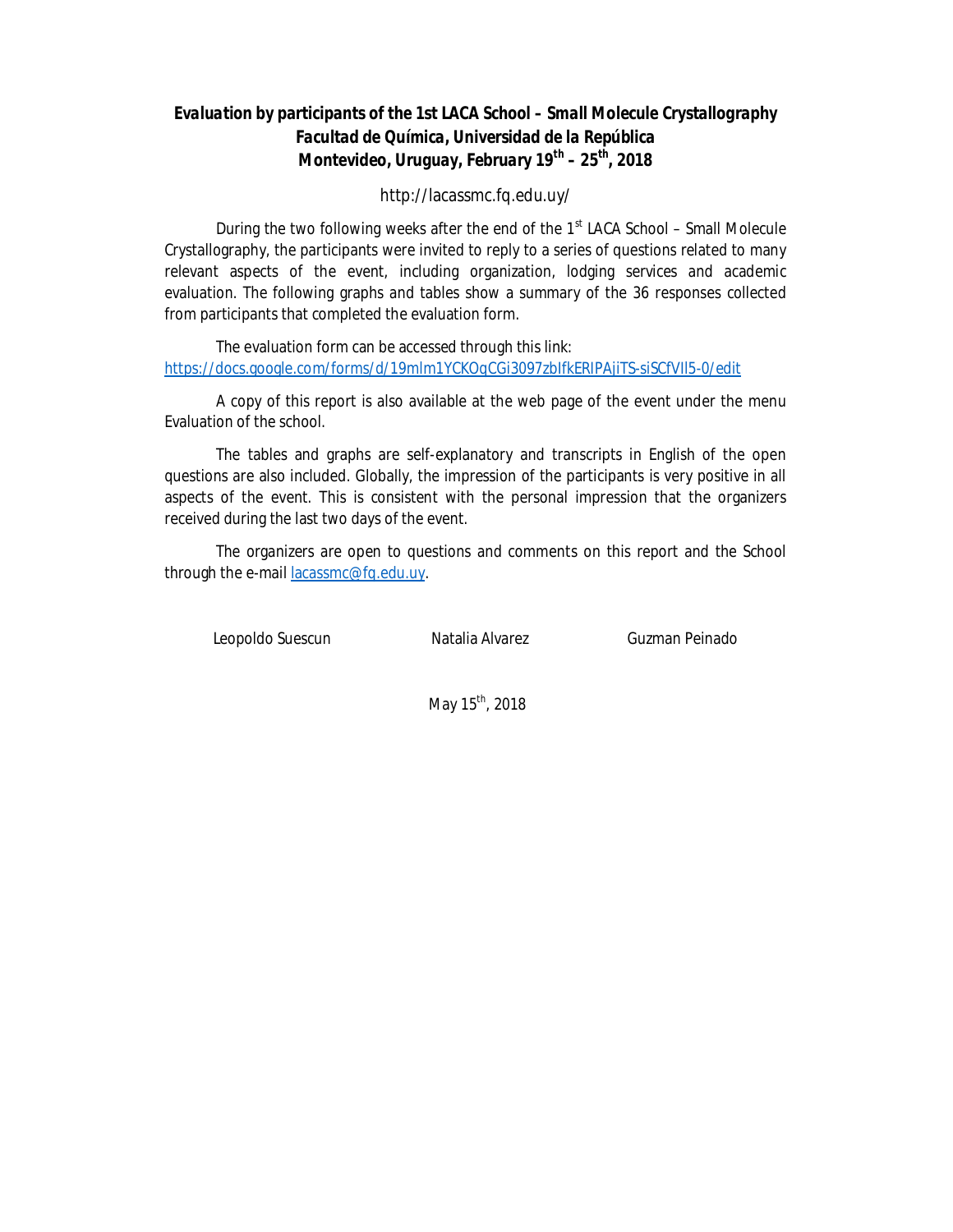## **Self-identification and previous background questions:**

1- Please select your education level.

36 respuestas



#### 2- What are your research interests?

#### 36 respuestas



In these questions, participants could select from the following items:

- a- Mathematical/Theoretical Crystallography
- b- Chemical Crystallography
- c- Structure determination by diffraction methods
- d- Materials Science
- e- Diffraction Physics
- f- Structural Biology
- g- Geology/Mineralogy
- h- Other (3 people selected other interest)

3- How would you estimate your level of knowledge regarding Single Crystal X-ray Diffraction BEFORE the School?

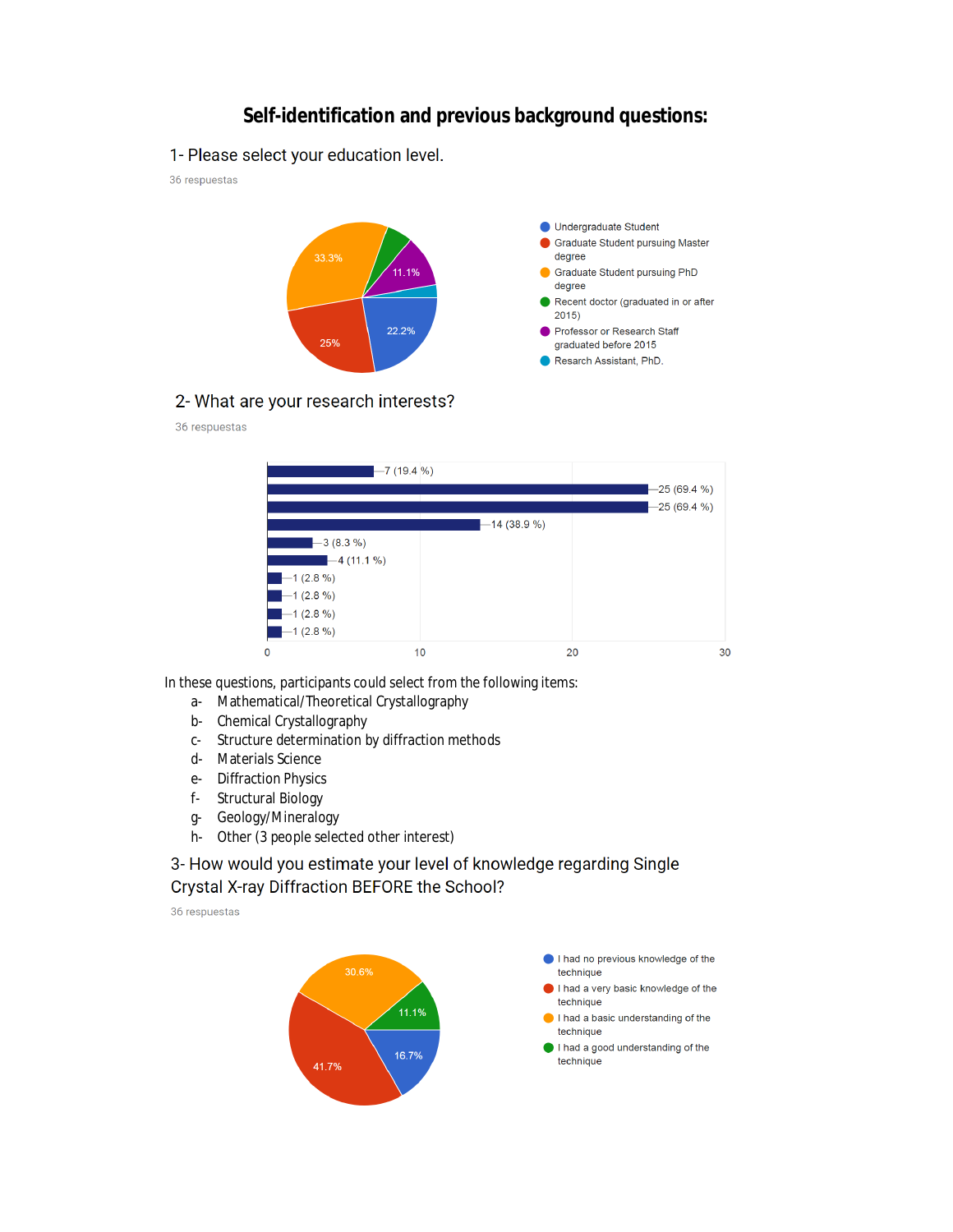### **Questions about the outcome of the School:**



### 5- Have you reached the goals you expected to reach when you decided to participate in the School?

36 respuestas



## 6- Would you like to give your opinion on the Lecturer's work at the school?

36 respuestas



Results of this aspect of the evaluation were sent to each of the lecturers. The average of the answers follow in the next item.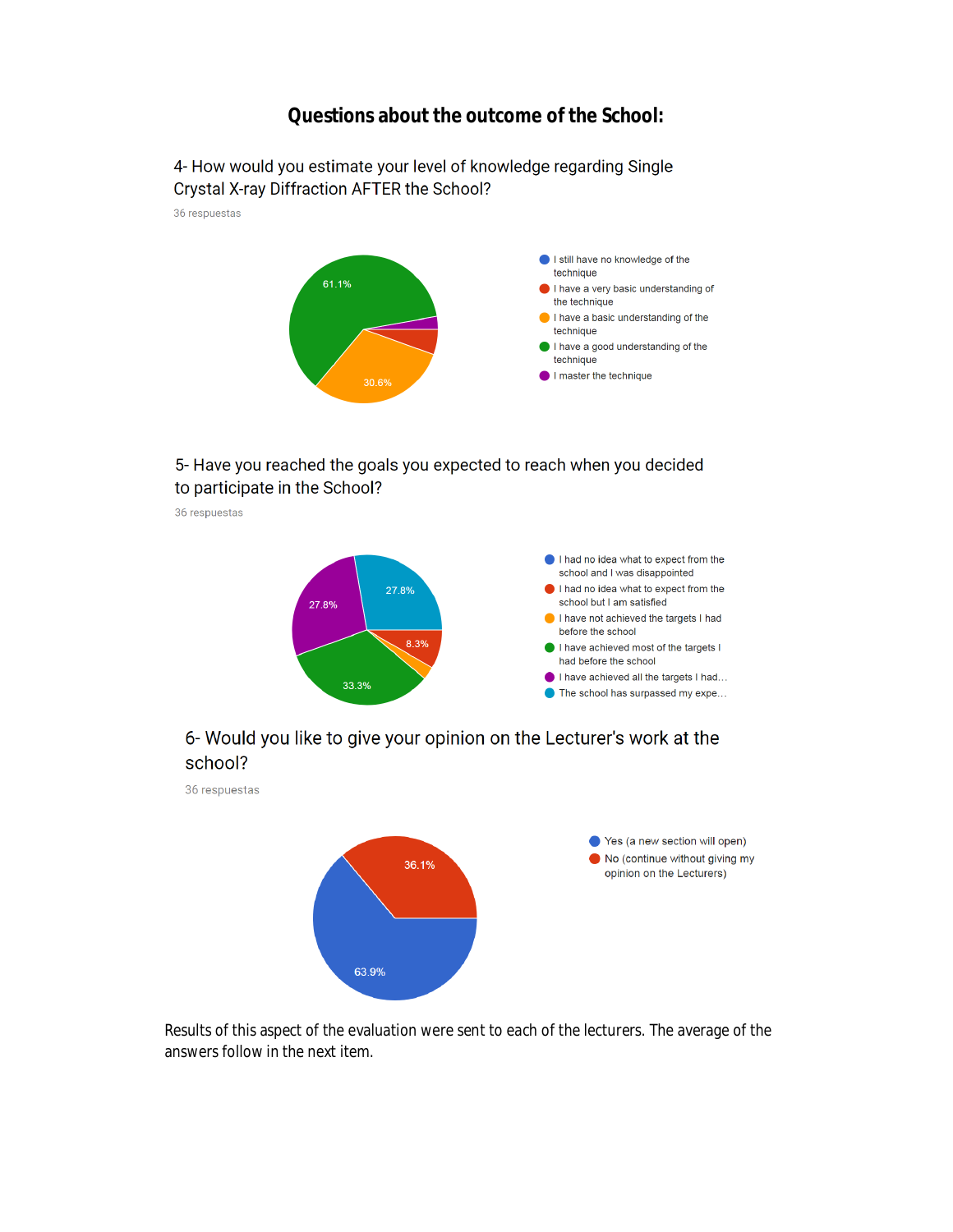## **Questions regarding Lecturers and Topic selection:**

Participants were asked to grade the Lecturers' work during the School in a scale from 1 (very bad) to 5 (excellent) regarding five aspects that are listed below. The total number of replies for each aspect and grade 1 to 5 are included and the weighted average of qualification shown in the last column:

| Oualification:                                                      |          |    | Д  |     | Ave |
|---------------------------------------------------------------------|----------|----|----|-----|-----|
| Clarity in developing the class topics                              |          |    | 52 | 124 | 4.5 |
| Adequacy to the level of your previous knowledge                    |          | າາ | 53 | 105 | 4.4 |
| Usefulness of the class for the rest of the course                  |          | 20 | 56 | 100 | 4.4 |
| Clarity in replying to your questions or helping with your problems |          | 16 | 44 | 106 | 4.5 |
| Usefulness of lecture notes/slides/additional material              | $\Omega$ |    | 37 | 101 | 4.6 |

# 8- What topics (if any) do you think should NOT have been included in the program?

36 respuestas



The large majority (26) considered the selection of topics was adequate and none should have been removed. The topics that received more than one answer were: Bruker APEX3 Software Use (5), Introduction to crystals and history of crystallography (4) and Structure determination with powder diffraction data (2).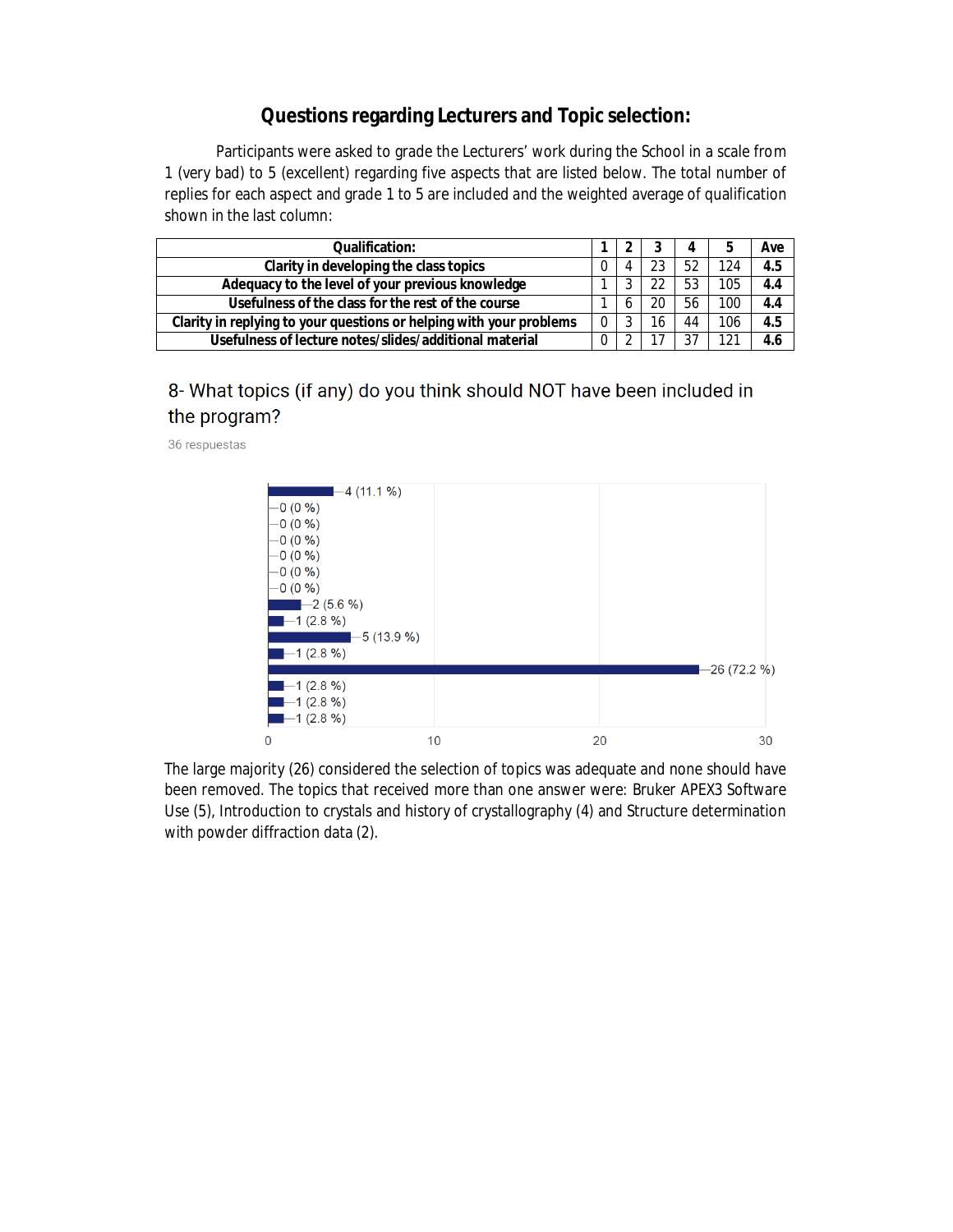### 9- What topics (if any) do you think should have been treated extensively?

36 respuestas

36 respuestas



10- What topics (if any) do you think were treated too extensively?  $\sqrt{\frac{2}{3}}$ 



The majority of participants considered that the topics Structural refinements (16), Practice with own data (12), Structure determination methods (11) and Structure Factors and systematic absences (11) should have been treated extensively, but none of the topics were treated too extensively except for Bruker APEX3 software use (6). Maybe the theoretical part should have been shrunk to leave more room to practical sessions.

# 11- What is your opinion about the proportion of Lectures and Practice sessions?

36 respuestas



戶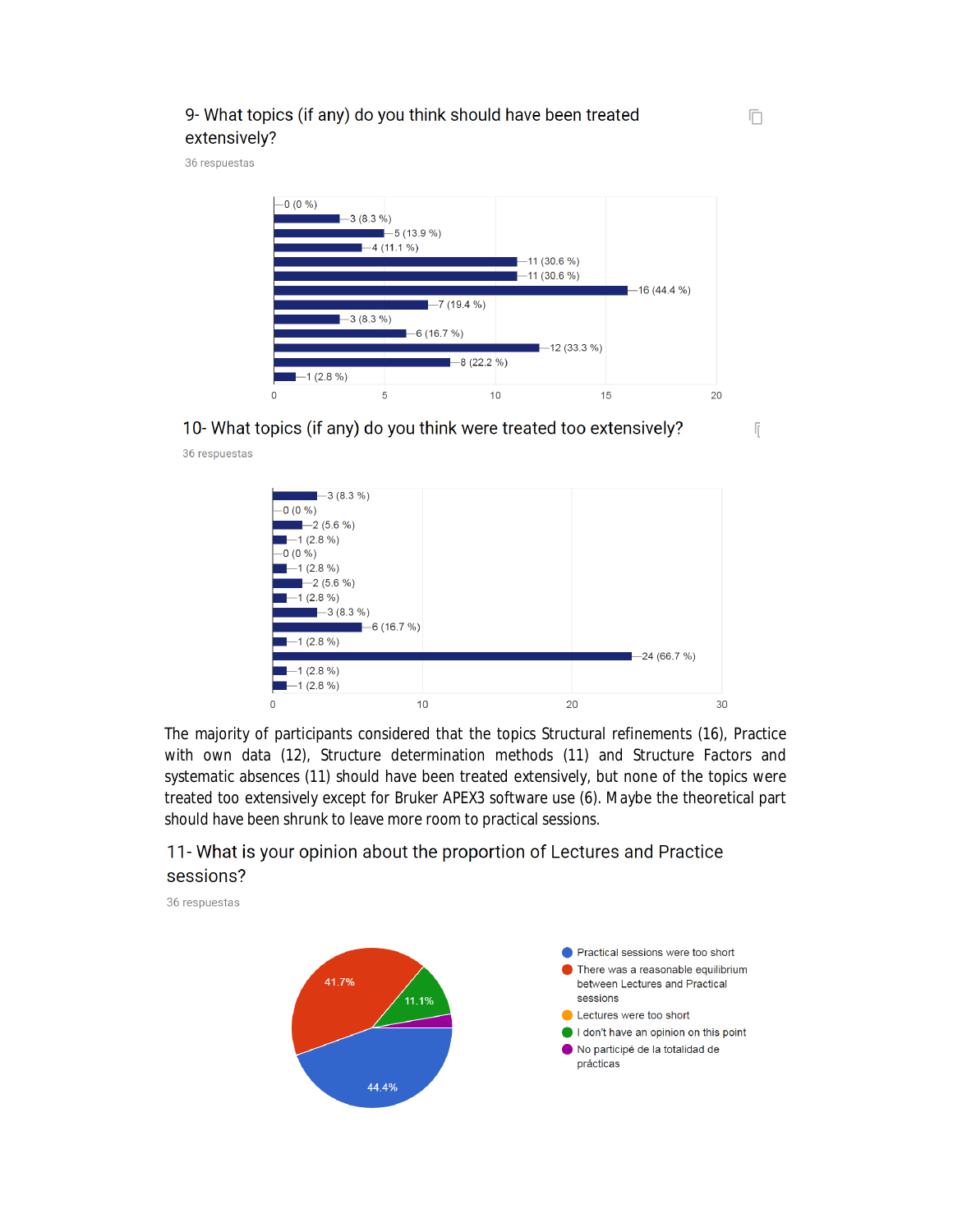# 12- What topics (if any) would you have added to the program?

(text in parenthesis is the original answer if it was not in english)

I believe a lecture on instrumentation (how a diffractometer works, what are its parts, basic and state-of-the-art instruments, etc) should be added to the program

Structure refinement from powder diffraction data or at least unit cell determination from powder data. These were not covered and just overviewed even though it was in the program. (El refinamiento de estructuras a partir de datos de polvos, o al menos la obtención de datos sobre la celda unidad no fueron cubiertos, fueron "pasados por arriba". Eso habría que tratarlo, dado que estaba en el programa.)

Refinement with OLEX2 (refinamiento con el uso de OLEX2)

Would add some topic (review) on complementary techniques of characterization of solid forms (DSC, TGA, IR, Raman, among others)

Resolving the structure by powder diffraction

Current challenges of crystallography as a scientific discipline (retos vigentes de la cristalografía como ciencia)

Other perspectives and techniques used in crystallography.

Interaction analysis through software such as Mercury

Rietveld refinement

## **Questions about organizational aspects:**

13- The free afternoon was worthwhile to allow for some rest from the intensity of the school and to catch up on the material already presented.

36 respuestas



14- The Social Dinner collaborated with the objectives of the school.

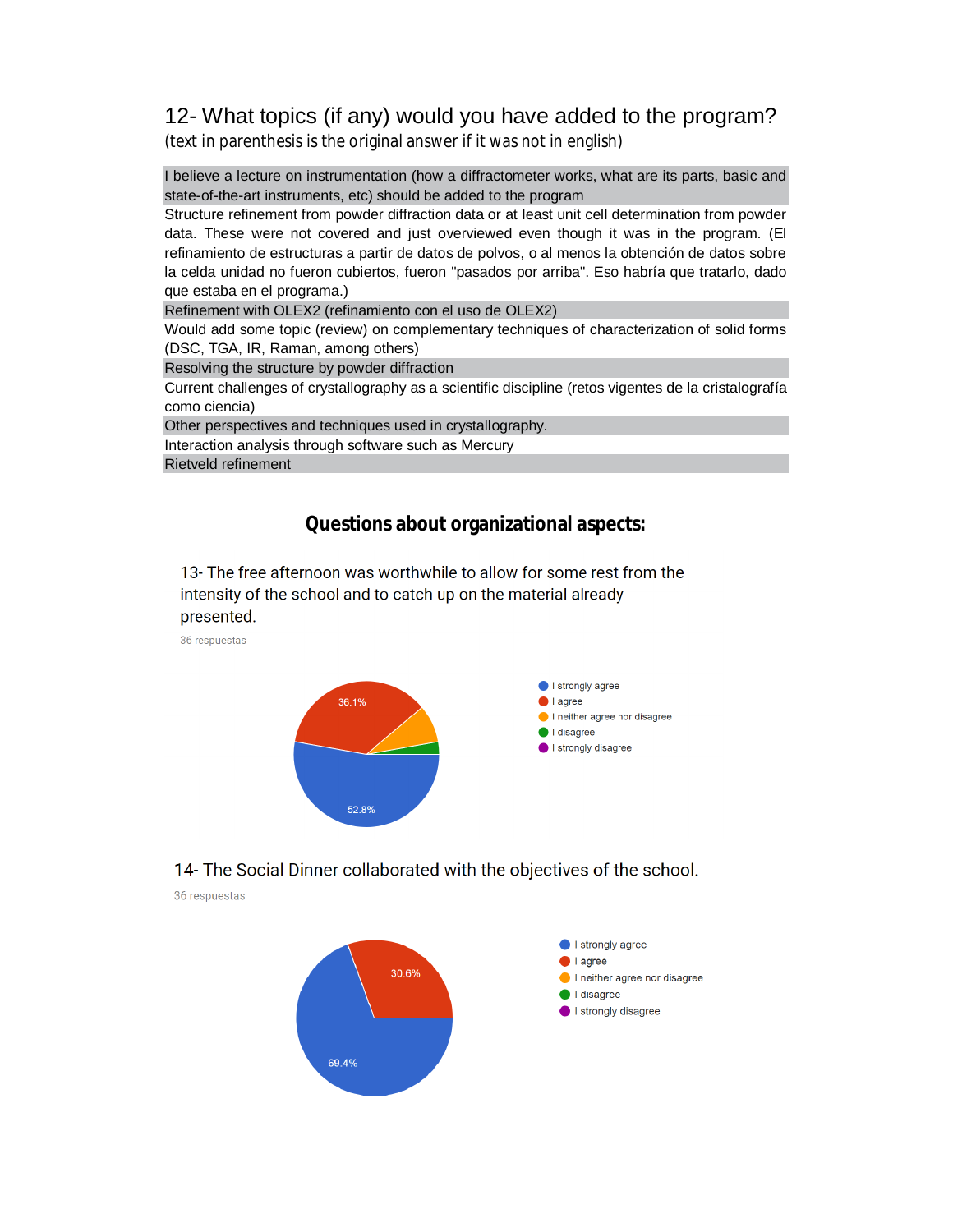

### 15- The Student's Presentations also contributed to my learning during the School.

16- The difficulty of the written evaluation (exam) was adequate for the level of the School.

36 respuestas



17- Would you suggest any other form of evaluation or activity for participants measure their achievements? Please, use this space to comment on questions 15 and 16 if needed.

(text in parenthesis is the original answer if it was not in english)

I think students could be given their own example dataset to work from the very first day of the School. This should include the beginning of the data processing all the way to the preparation of the CIF and writing of a small text file including crystal description, database comparison and intermolecular interactions analysis, i.e. a file in the Acta E standards, which would be evaluated by the lecturers (that is, could the file be accepted in Acta E standards?). This would give the participants a very nice measure of achievements.

I would suggest the exam was written in Spanish or Portuguese. (Recomendaría que el examen fuera en español y portugués.)

The exam was adequate.

Resolving the structure of our crystals

If possible, the participants should write a report on the topics of the Lectures and general concepts. (Si fuera posible, la elaboración escrita de informe basado en las conferencias y los aportes generales)

At the end of the day, there should be a short exam rather than one general at the end of the course.

Given the heterogeneity of the audience, maybe a written test is not the best way to evaluate knowledge. In my opinion, the oral presentations should be enough. Because of personal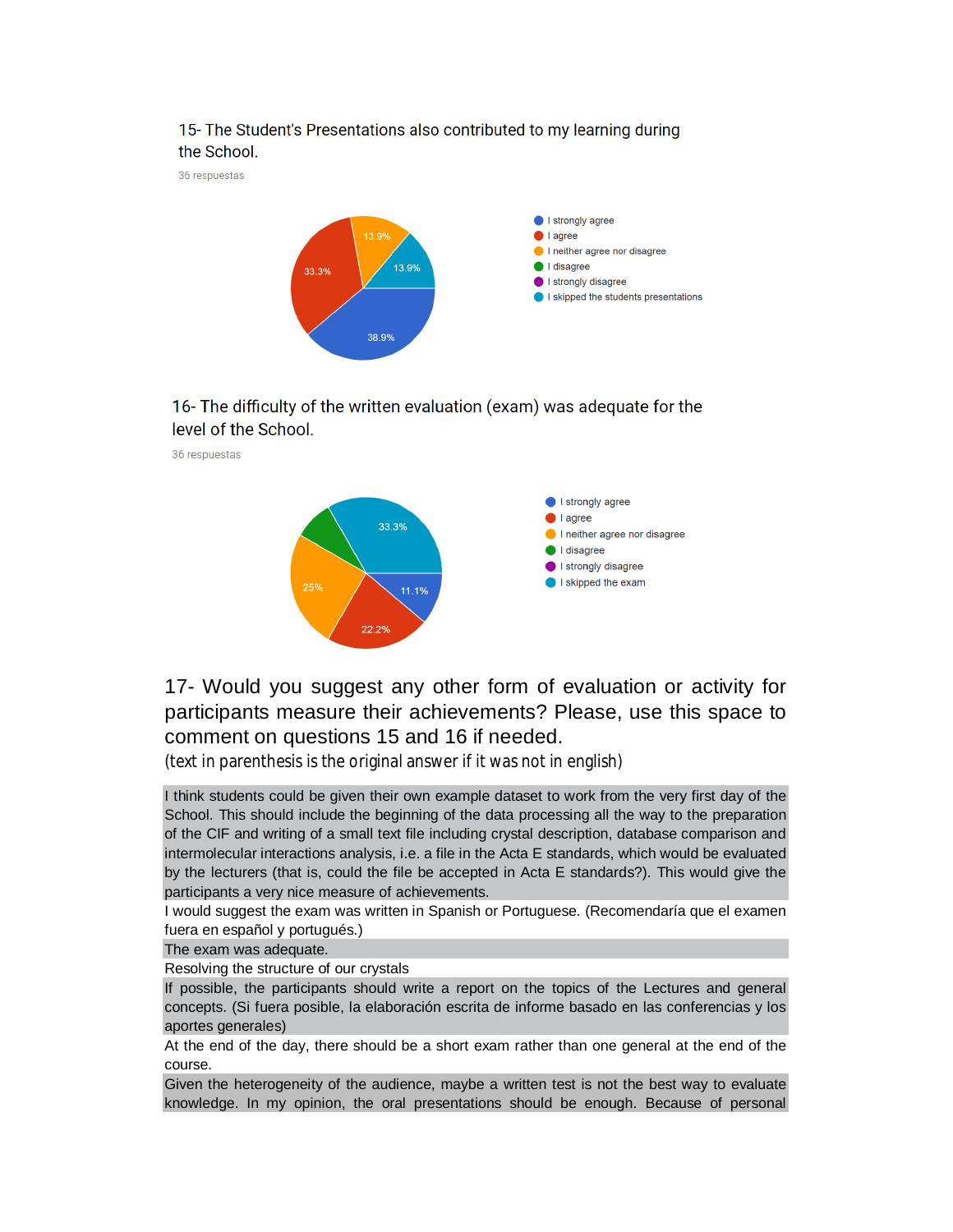issues, I was unable to attend to neither the presentations and the exam but this is my opinion on the many courses I took.

grupal evaluation or something like that

A lot of practice and explain in situ the process and the theory, that is, the interpretation of the parameters obtained and thus fix better. Always a lot of practice helps to understand more the theory

## 18- My attendance at the "1st LACA School: Small Molecule Crystallography" will improve my research activities.

36 respuestas



19- Please, describe how your participation in the School may improve your research activities.

(text in parenthesis is the original answer if it was not in english)

The School gave me enough information to solve many of my questions and doubts about the theory of how a X-ray diffraction experiment is performed. The nature of many parameters that appear during the evaluation of a crystal structure became clearer to me and may guide me to work better with my own data. Additionally, the lectures on intermolecular interactions and data validation were very useful for understanding how to extract information from the crystal structure and what should I do before submitting a CIF.

The School inspired me to consider this technique for research purposes I had not thought of before

I am already applying what I learned on crystallization methods, crystal mounting and also structure refinement from single crystal data. (Ya estoy aplicando lo que aprendí en métodos de cristalización y montado de cristales y también en el refinamiento de estructuras a partir de datos de monocristal.)

I hope I can use the local diffractometer by myself, indeed I´m doing it already with the help of Natalia. Being able to solve structures adds extra value to the work we do. (Espero poder utilizar el difractometro local, y de hecho, ya lo estoy haciendo con Nati. Poder resolver estructuras le agrega un valor extra a los trabajos que realizamos.)

For starters, this brought back my motivation which I felt I had lost last semester, because I am sure I want to be a crystallographer but I felt lost due to the fact that in my university there is no one else working on crystallography. Meeting so many students and professors, with so much passion, restored my motivation and enthusiasm. Additionally, I had only a very basic knowledge on many of the topics of the school but the course helped me learn more about them and recognize I had made some mistakes in my work and now I know many other new things I can do. In summary, I feel my research will improve thanks to this school. (Para empezar, me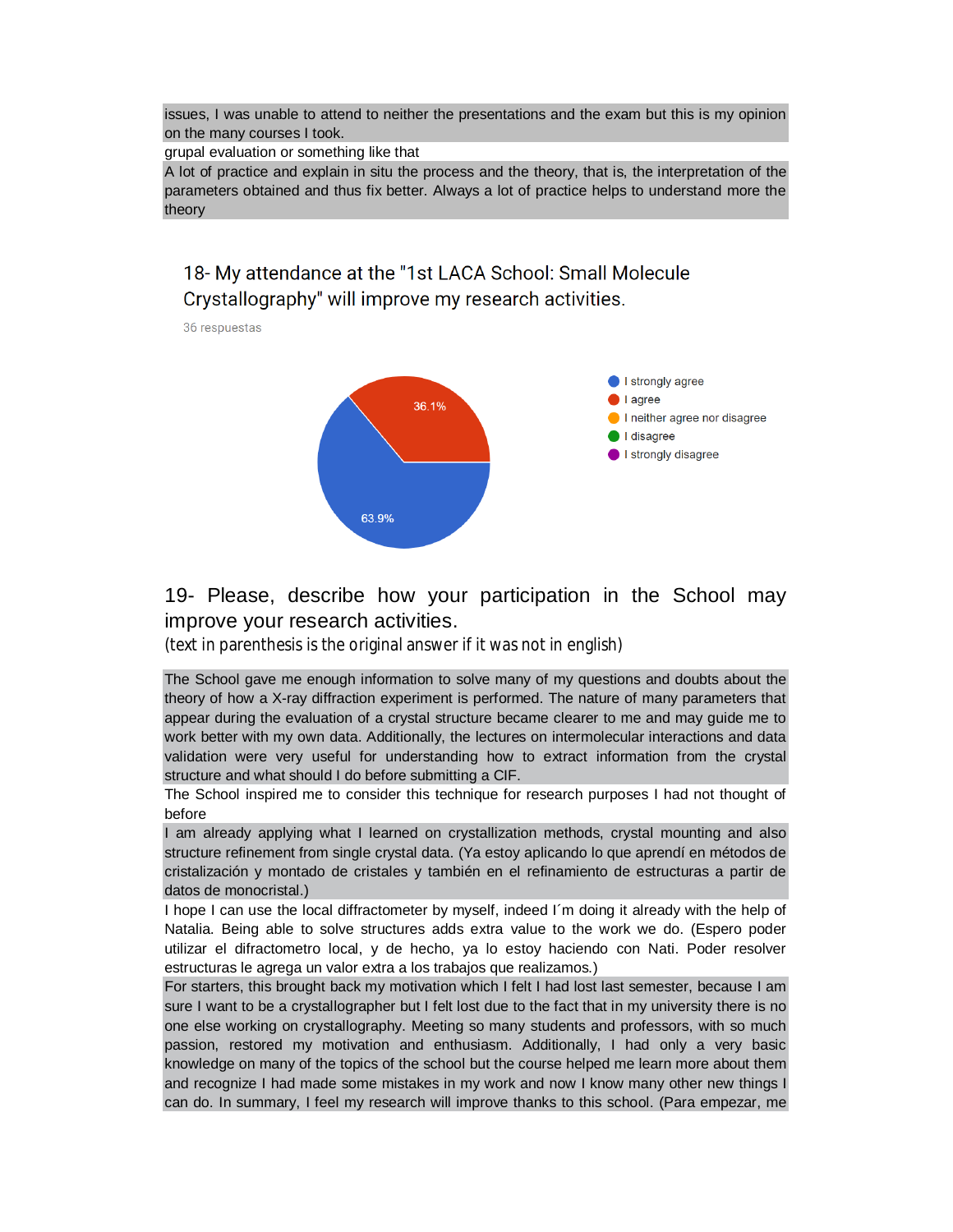regresó la motivación que siento que había perdido el semestre anterior, ya que tengo clase que quiero ser un cristalógrafo pero me sentía perdido, ya que en mi universidad, no hay otro cristalógrafo. El ver tantos, alumnos y profesores, y con tanta pasión, hizo que volviera a mí ese sentimiento de motivación, entusiasmo. Además, muchos temas antes nada más los conocía de manera ligera, pero el curso ayudó a que aprendiera más y me diera cuenta de muchos errores que cometía y de muchas otras cosas nuevas que puedo hacer. En definitiva, siento que mi investigación mejorará gracias a este curso.)

This school allowed me to acquire and confirm my knowledge both in single crystal and powder diffraction. Particularly, concepts included in the single crystal practical activities will allow me to work with this technique from higher grounds. (Esta Escuela me permitió adquirir y arraigar conocimientos tanto de DRX de monocristal como de polvo. En particular, los conceptos trabajados en las clases prácticas de DRX de monocristal, me permitirán empezar a trabajar con la técnica sin tener que empezar de cero.)

My research will be much better since I will be able to evaluate the crystallographic information by myself (mis investigaciones serán mucho mejor, ya que puedo evaluar la información cristalográfica.)

I had little knowledge of the technique. Now I know which problems I can solve with single crystal diffraction and how to approach them. I also feel confident on the interpretation of data and on the preparation of CIF files.

My participation in the school will be very helpful in my research since it helped me learn about a new technique and methods to find the structure from powder and single crystal diffraction data. (Mi participación en esta escuela me va a servir muchísimo en mi actividad investigativa, porque me dio a conocer una nueva técnica y métodos para encontrar las estructuras mediante de difraccion de Polvo y Monocristal.)

The participation in the school was fundamental for learning and establishing knowledge about crystallography, which is the basis of my master's project.

I solved the structure of my crystal and I will start the crystallography in my department.

My participation in the 1st LACA School gave me knowledge and a lot of information that will help me along the development of my master thesis and that I will use all along my career. I had the chance to see the theory and practice on how several concepts that seem unrelated get together to contribute to crystallography and solve diversity of problems. (Minha participação na 1st LACA School proporcionou um aprendizado maior com muitas informações que me ajudarão no decorrer do meu mestrado e que levarei para sempre em minha profissão. Tive a oportunidade de ver a teoria e a prática de como tanta informação de áreas, que parecem estarem distantes incialmente, mas que se juntam para contribuir com a cristalografia e resolver diversos problemas.)

I have more contacts with crystallographers from Latinoamerica

The knowledge in crystallography obtained in the school is helping me a lot in the resolution of some structures that I am collecting. Mainly in the refinement of disorder taught by Professor Alberto. In addition to the contacts that I hope will result in future scientific partnerships.

I've learned a lot of concepts that will help me to understand my data and the workflow to get my CIF file.

The understanding of the crystallographic fundamentals together with the manipulation of the software allows a better development for my research. the part of the data collection in the diffractometer and the learning about APEX software, will contribute a lot in my research, being one more important points.

I worked on powder diffraction for many years but never with single crystals. Now, I started a new postdoc exclusively on small molecules and single crystals so the LACA school was the best way to begin my new research. I can say that I faced many situations mentioned on the course.

with my participation in the school I enhaced all my kwolegde about crystallography in general, I had many gaps of kwoledge before the school, but now I feel that I can resolve the majority of the typical crystallographer's problems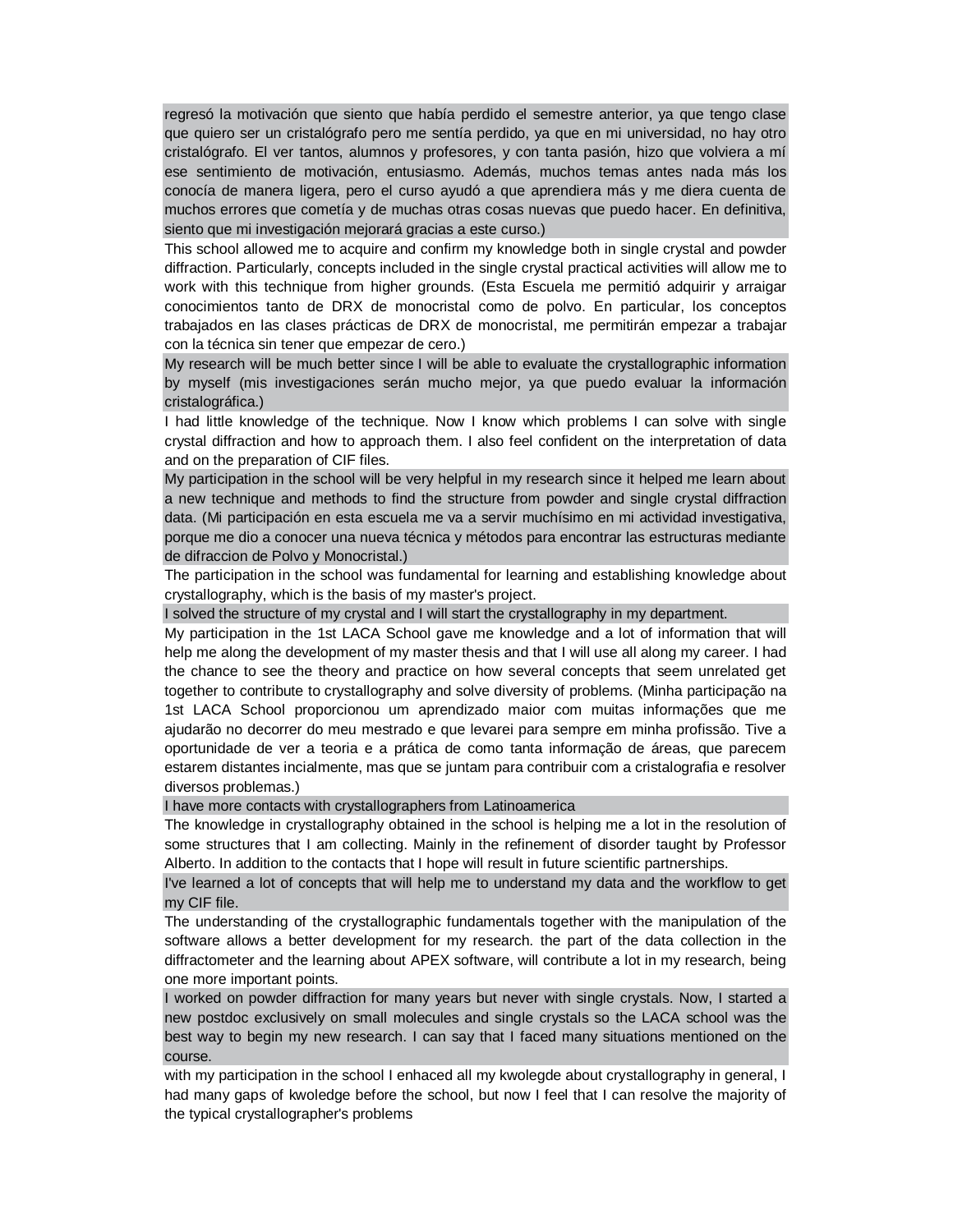I will establish collaborations to elucidate organic structures in my institution. (Colaboración en elucidación de estructuras orgánicas en la institución donde trabajo.)

I had access to Bruker's program, which was very good. I also had contact with several researchers from Latin America and it was possible to improve my knowledge in crystallography.

The school helped a lot to re-focus my research thesis and use software that will help me understand more details of my structure from the electron density and better support the kind of search I do with my complexes, since I need to apply them to the area of materials and corrosion. (La escuela me ayudó mucho para retomar el enfoque te tengo en mi tesis de investigación, además con los programas que presentaron complementarios para poder saber u obtener mayor información de mi estructura a partir de la densidad electrónica, otorga mayor respaldo al tipo de búsqueda que hago con mis complejos, ya que necesito además determinar una aplicación en el área de los materiales y corrosión.)

When I started working on organometallic complexes I had no idea of many things, I was selftaught and when I first saw an X-ray diffractor I had no basic idea of its principles and the use of the technique. Today I have a lot of notion of complex and settled the basic fundamentals and the importance of the method as it helps to solve large problems in structural elucidation

20- The information provided by the organization before the event was accurate and useful for preparing my attendance to the event.

36 respuestas



### 21- The lodging provided by the organization was within my expectations and needs.

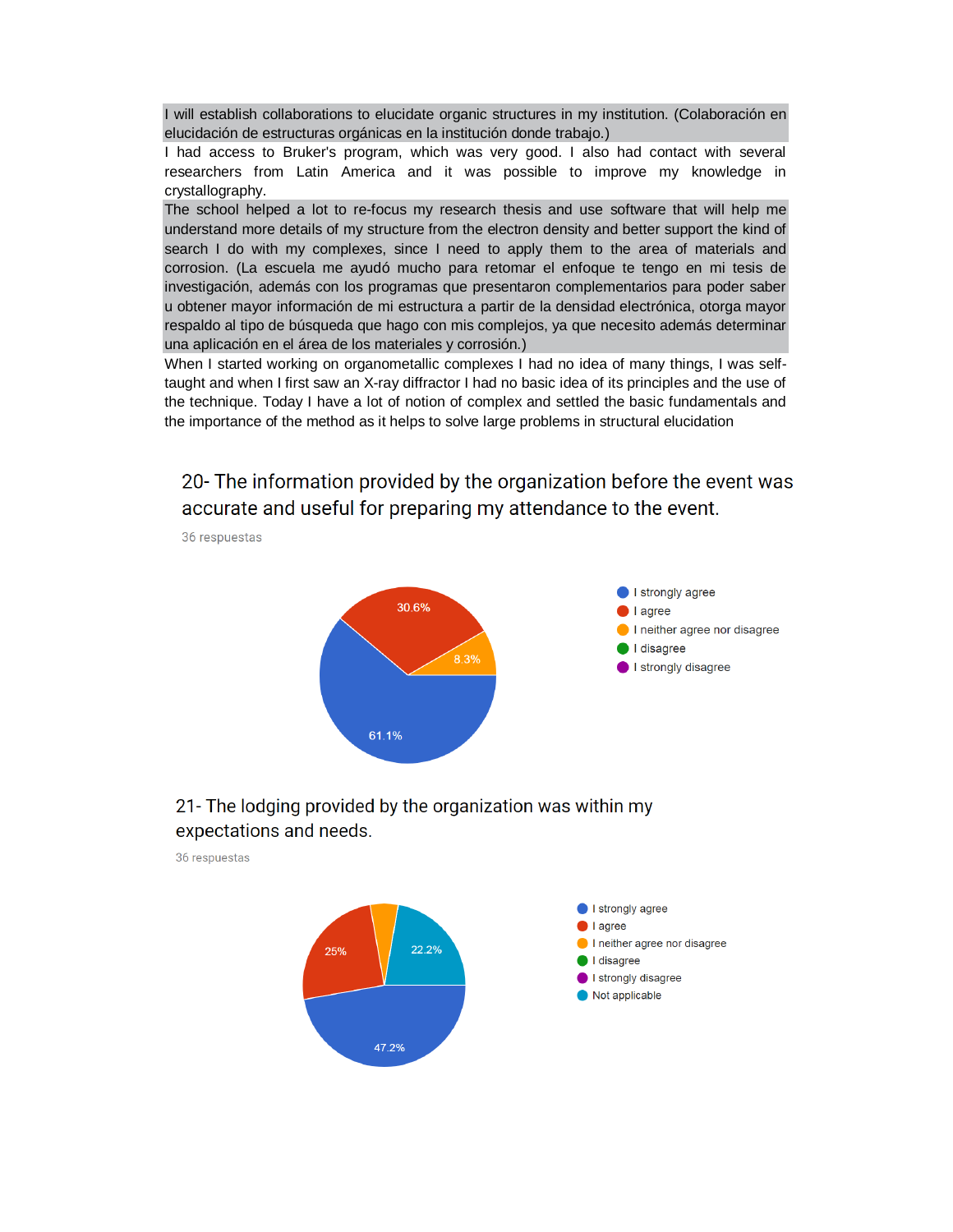# 22- The Lunches provided by the organization were in general satisfactory.

36 respuestas



# 23- The coffee breaks provided by the organization were in general satisfactory.



## 24- The lecture room and services were adequate for the event.

36 respuestas

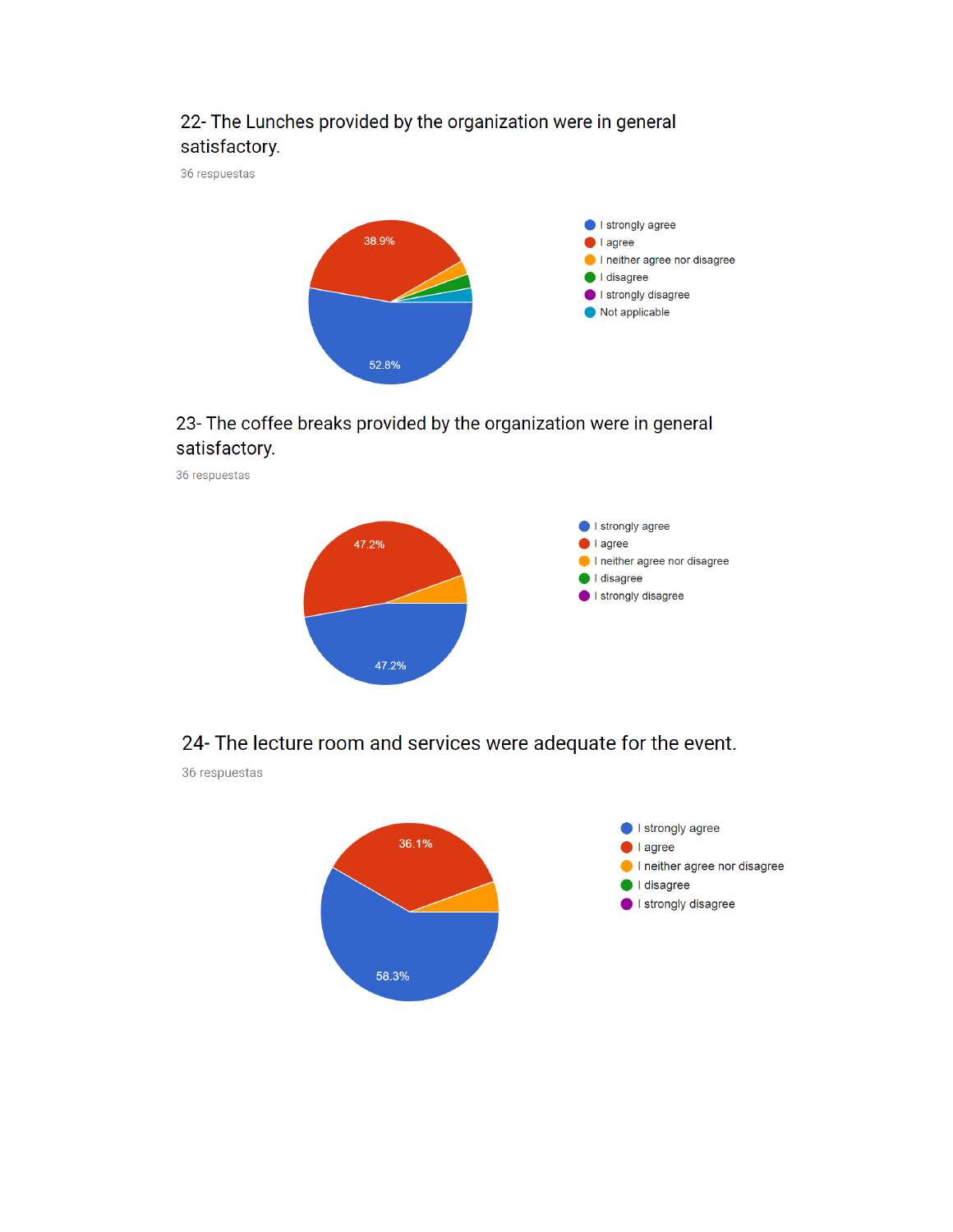## 25- Please, indicate what organizational aspects of a future event should be modified to improve the school.

(text in parenthesis is the original answer if it was not in english)

I think the lecture room should be bigger to accomodate all the students, or the number of students should be reduced. It should be recommended that the (basic) softwares should be installed before the beginning of the School, or during coffee-breaks. Their installation during the lectures was impractical and made the classes very chaotic.

I think that for the practical sessions there should have been large tables on which we could have placed our computers and work more comfortably. (Me parece que para las secciones practicas hace falta una sala con mesas (en el salon del claustro se pueden colocar), para poder apoyar computadoras y trabajar mejor.)

Maybe the number of lectures per day should have been reduced, even at the cost of a longer school. All the rest was perfect, thank you (Quizás las horas de clase por día podrían haber sido menos, aunque la escuela durara más). Todo lo demás estuvo perfecto. Felicitaciones!

Desks were small for the computer practices. A classroom with more comfortable tables would have been nice.

I believe that the event was very well organized and I have no suggestion of changes More time in the refinement by ShellXle

I have no suggestion to change the event. From my point of view the activities and format of the school is correct.(Não tenho nada a sugerir para modificar o evento. Ao meu ver, o formato das atividades foram muito bem elaborados.)

As I said before, if the school were longer it could include social events such as excursions to museum, theatres or futbol games. There was no time available. (Como lo expresé anteriormente, si fuesen más días del desarrollo de la escuela, se pudiera incluir eventos como visita a algún museo, concierto o juego. Lo que faltó fue tiempo.)

There should be a guided workshop. Where students get classfied by their level of knowledge. After that, the should solve a problem adequate to their level or topic of interest to master.

Perhaps have a greater time free to rest and work their own data.

I would have added a coffee-break (or just a short break) in between the 3 hour lectures (2 continuous lectures). It was too long and tiring and It was very difficult to focus specially on the last one.

The length of the lectures. 1 ½ or 2 hs. lectures are OK but not 3 hours. (El tiempo de duración de las clases. Clases de 1 hora y media o 2, pero no 3.)

For me it was very well organized taking into account the effort and that it is not easy to organize such an event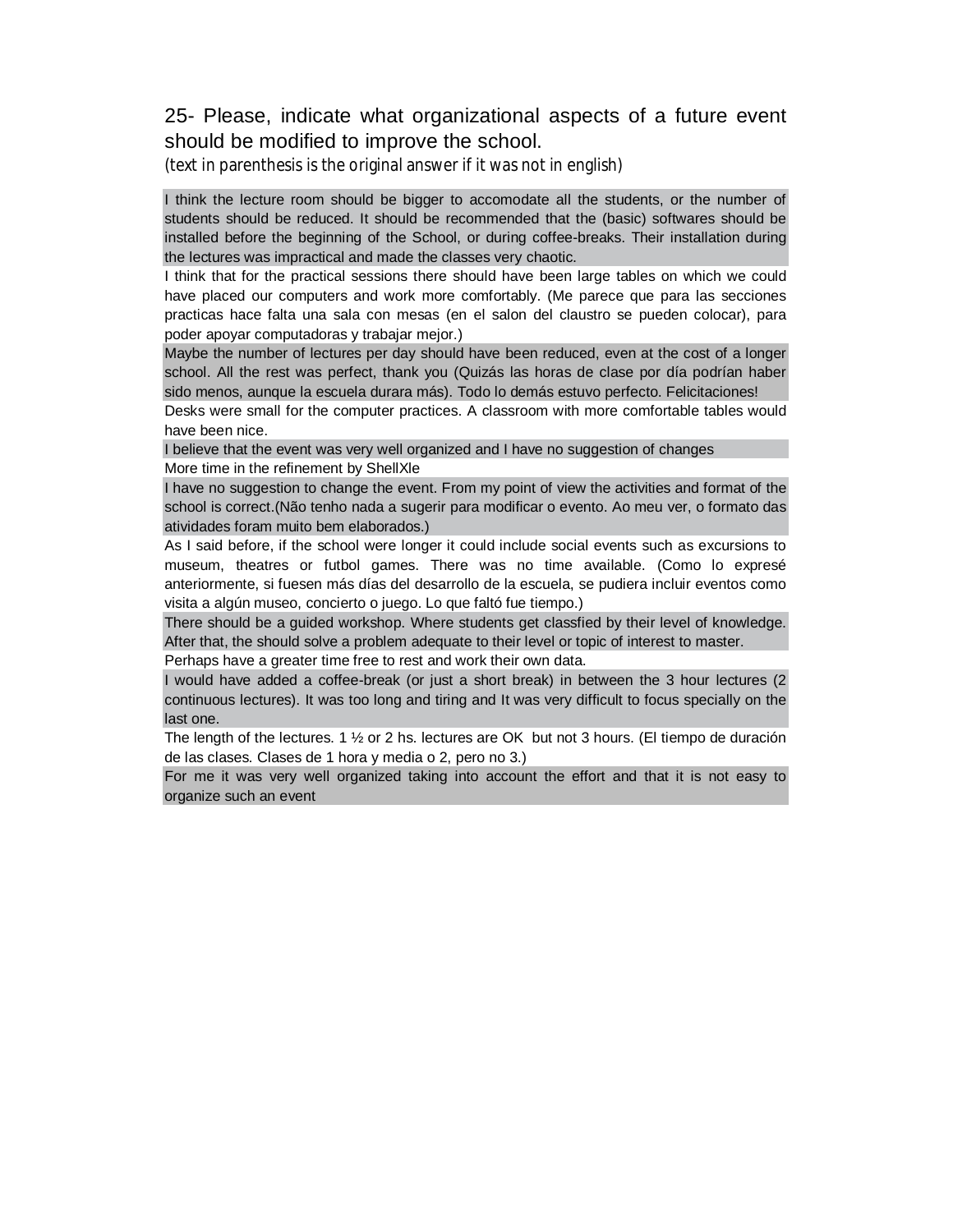## 26- I will recommend other students or co-workers to attend a future edition of a LACA School.

36 respuestas



27- Please, give your impression about the event in general and/or any particular aspect you want to comment on (including comments on answers to previous questions you want to clarify or enhance). (text in parenthesis is the original answer if it was not in english)

The School was very succesful and greatly attended my expectations. I think some lectures should be improved (for example, X-ray physics, generation, etc.) and some topics got overlapped (for example structure validation and reports. I think Professors Javier, Florencia and Anthony gave lectures including these topics). The "pratice with own data" sessions could be expanded to two days during the week, perhaps the first for the "theoretical" part of the course (maybe on Wednesday) and for the pratical part. Structure determination with powder data should be the topic of a whole School week. I also reinforce my observation that a lecture on instrumentation should be added to the program and it could include basic components of diffractometers. Finally, I would like to thank the organizing comittee for the opportunity to participate in this School and to congratulate you for such an amazing work!

It was a very intense but interesting School. I believe being able to work with data of our own made a difference in long-term learning of this technique

LACA School was excellent, contributed to my knowledge and my research. I think there should be more time working with our own data.

I think the program was too long for the available hours and this exceded the professors. (Creo que el programa era demasiado extenso para las horas disponibles y que sobrepasó a los profesores.)

This was a high-quality event, I am very happy with the organizers. Congratulations. (Fue un evento de calidad y estoy muy contento con mis compañeros organizadores. Felicitaciones.)

As I mentioned before, the School exceded by far my expectations. (Como mencioné en una de mis respuestas, el curso superó totalmente mis expectativas.)

At the end of the school I was very thankful to have atended because I managed to acquire and deepen my knowledge on crystallogrpahy, that is the base for my posgraduate studies. (Al terminar la escuela, estaba muy agradecida por poder asistir, ya que por una parte logre adquirir y profundizar el conocimiento sobre cristalografía, el cual es la base para continuar en mis estudios de postgrado.)

The school achieved to englobe Crystallography from the beginning, with the history introduction, towards the experimental part, fundamental concepts, data collection and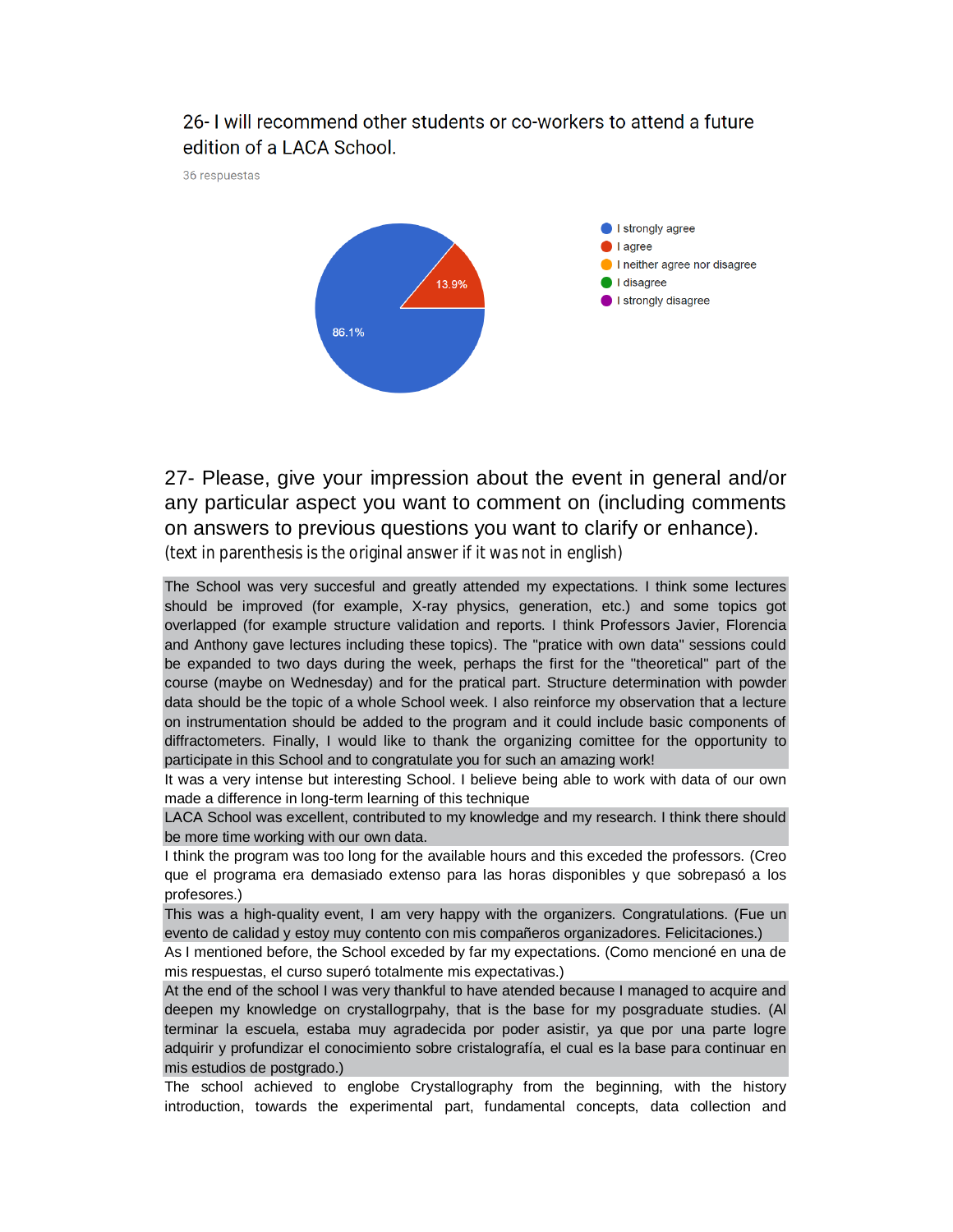processing, and the way to process our own data. I understand that when it is intended to give a general view, all main topics are displayed and that sets a good baseline for those who want to know a little more about what Crystallography is, and also for those who already do work in that area, as it is my situation. Even though I had already been working in this discipline on my master studies, I learned new things from every lecture, and that is why I believe this school is a strong contribution for people and it deserves to offer new editions so as to spread the voice of Crystallography even more throughout Latin America. (A escola conseguiu englobar a Cristalografia desde o princípio, com a introdução histórica, quanto a parte experimental, fundamentos, coleta e tratamento de dados, e caminhou para o tratamento dos próprios dados. Acredito que por dar uma visão geral, e que passa por todos os principais tópicos, dá uma base boa a quem quer compreender um pouco mais sobre o que é a Cristalografia, e também pra quem já estuda, como é o meu caso. Mesmo já tendo realizado a disciplina no mestrado, aprendi coisas novas em todas as aulas, por isso acredito que tem fortes contribuições e que precisa de novas edições para disseminar ainda mais a Cristalografia pela América latina.)

Every topic of the school was largely useful and interesting. All lecturers demonstrated a domination of their subjects and knew how to project them correctly. Both the organization and the hosting were excellent. (Todos los abordados en la escuela fueron sumamente útiles e interesantes. Todos los profesores demostraron dominar los temas tratados y supieron transmitirlos correctamente. Tanto la organización como el recibimiento fueron excelentes.)

Congratulations again, and see you next time! (Felicitaciones nuevamente, y hasta la próxima!) In general, there was a very good impression (En general la impresión me ha parecido muy buena)

The School was very productive. I want to thank the organisers for all the hard work it took to get this School done. I am eager to see what the LACA Schools can bring to Latin America in the future, and this first edition sets a very high bar for all the following events.

It was a great opportunity to learn about this theme and to get to know people from other countries. I got interested in crystallography because of this school and I want to keep learning. It was very well planned. (Estuvo muy bien planificado)

In general, the event had an excellent organization, as well as the lecturer staff couldn't have been any better, because they were expert in their own topics and everyone had the best disposition to teach and clarify any doubts from students. In the same way, the local organizing committee did an excellent job making every participant feel like being home. (En general el evento tuvo una organización excelente, así como el cuerpo docente que en mi opinión no pudo estar mejor, ya que había expertos en cada uno de los temas a tratar en el curso y cada uno de ellos tenía la mejor disposición para enseñar y aclarar las dudas de todos los estudiantes. De igual forma el equipo organizador realizó un trabajo excelente haciendo sentir como en casa a cada uno de los participantes.)

The school was very important for my academic and personal growth. I had the opportunity to learn very well how to establish collaborations and friendships that will surely make a lot of difference in my life. I have no negative aspects to highlight and I say this with great happiness. The event was excellent.

I was very satisfied with being part of this event and I have in general a very good impression of the 1<sup>st</sup> LACA School. (Fiquei muito satisfeito em ter participado deste evento e estou com muito boa impressão da 1st LACA School de uma maneira geral.)

The event was really good, regarding the attention offered and the preparation of the lectures. We received a very good back-up material for each one of the presentations and we were treated personally to solve any kind of individual issues. I believe there should be more help for aged professionals who work with young people, so we can give them a better orientation in this area that is so important in chemistry. I'm not necessarily pointing out that they should be helped in every way, but it would be good for some travelling expenses from our countries of origin, in addition to accommodation fees. This would also help some researchers that are not so young but work in synthesis to be more interested Crystallography. (El evento fue muy bueno, en atención, en preparación de los profesores presentadores. Se ofreció muy buen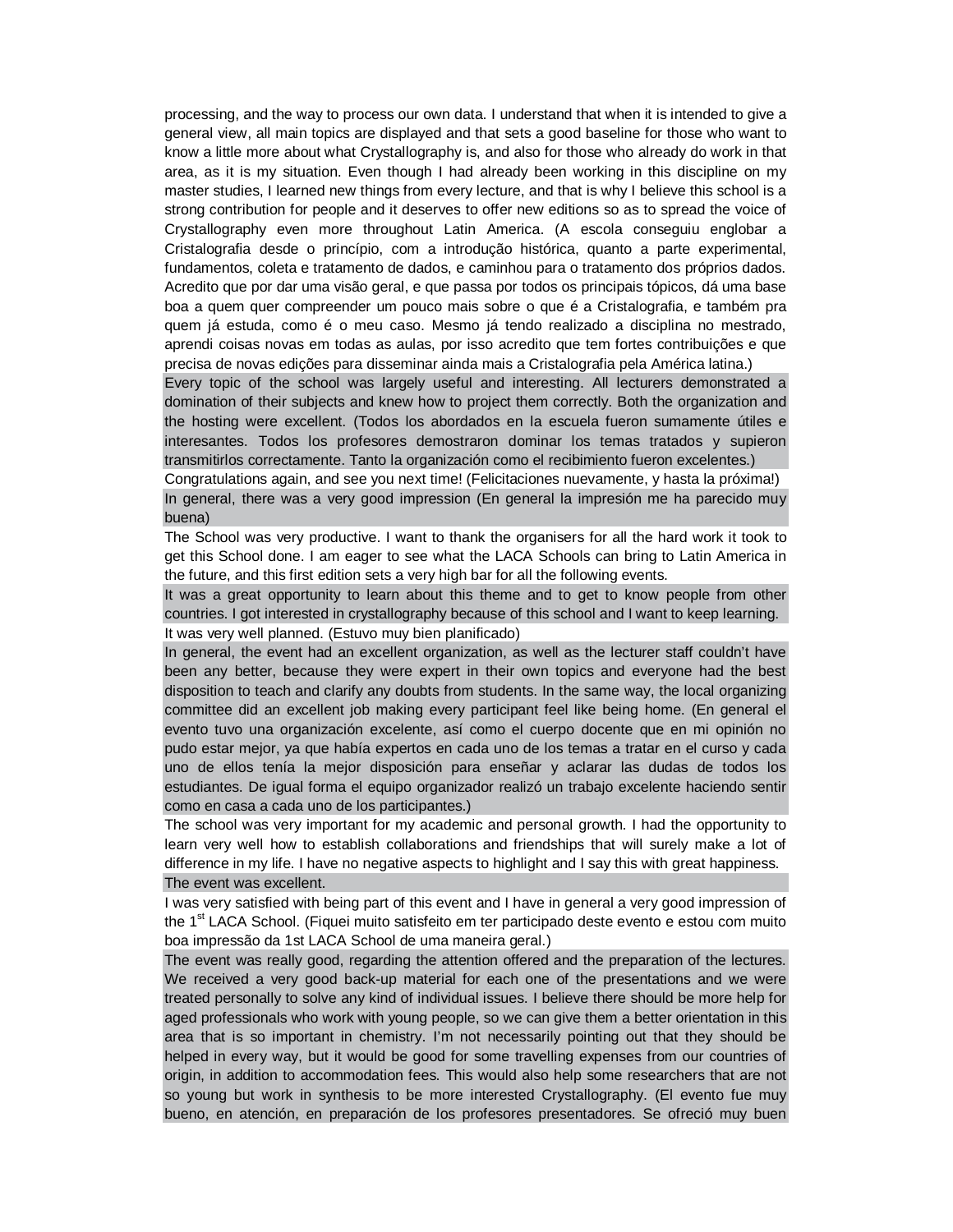material de respaldo para cada una de las presentaciones y se nos atendió muy personalizadamente lo que fue muy bueno para solucionar problemas individuales. Creo que se debe apoyar más a profesionales que ya no somos jóvenes, pero que trabajamos con jóvenes para que podamos darles una mejor orientación en esta rama tan importante de la química. No necesariamente digo que se le apoye en todo, pero si con algunos gastos, ya que el transporte desde nuestros países de orígenes son muy costosos, sumados al costo del hotel. Esto ayudaría además a muchos investigadores, que ya no son jóvenes y que trabajan en el campo de la síntesis, se interesen más por la cristalografia.)

An excellently formative instance (Una excelente instancia formativa)

It was a great event. I certainly hope it will continue

Send the students the programs to be installed, and perform a section to check if they are working on all participants' computers

It was a great school. I've learned a lot and increased my interest in crystallography. I've really enjoyed all the experience. Also, all the friends and contacts that I made were invaluable for my personal growth. I will miss everyone. The most valuable thing was to share experiences of crystallography and chemistry. I strongly believe that these bonds might increase the cooperation between latin american universities to do research in this area. Because it was a latin american event, I've increased my vision of the world and all the possibilities to do my master or doctorate studies in other contries. I think that this school will improve my research. I really want to thank you all for this experience. Lecturers were really passionate and open to talk about the topics. THANKS! Natalia Alvarez, Guzmán Peinado and Leopoldo Suescun for all the effort you made.

#### very good

My general impression over the event is that it had a really good organization for the few days of the school and the many topics presented covered a lot of aspects about theory and practis of the crystallographic technique, which I think was on point. From my point of view, I would have appreciated more time on the practical sessions or that each lecture had an instance included for using the software. And maybe make more intensive the refinement when someone deals with twinning or disorder, which are difficult to solve. (Mi impresión sobre el evento en general es que tuvo una buena organización en los pocos días de la escuela y por otra parte la cantidad de tópicos presentes abarcaba una gran cantidad de aspectos sobre teoría y práctica de la técnica cristalográfica, lo cual me parece excelente. Desde mi punto de vista, me hubiese gustado tener más tiempo de práctica o que cada lectura hubiese incluido una en referencia al uso de los softwares. Y quizás hacer más intensivo el refinamiento cuando se tienen twins o desórdenes difíciles de resolver.)

The event was great for growth and learning, somehow managed to approach the steps and crystallographic fundamentals.

The school was very well organized. The schedule was followed as it was previously announced. The participation of every professor I think was excellent, both concerning the level of the lectures and the enthusiasm in which they imparted their knowledge. Although some topics were unknown for me, they achieved my understanding without many difficulties and always left accessible material so that we could deepen our learning process. I felt a really good treat coming from the organizers and collaborators, always attending our necessities. (La escuela estuvo muy bien organizada. Se cumplieron los horarios de las clases tal como estaban previstos. La participación de todos los profesores me pareció excelente, tanto en el nivel de sus clases como en las ganas y el entusiasmo que todos pusieron para impartirnos sus conocimientos. Si bien algunos de puntos abordados eran desconocidos para mi, lograron que yo entendiera sin muchas dificulatades y siempre dejaron material accesible para que pudieramos profundizar luego. Sentí un trato muy agradable por parte de los organizadores y colaboradores, siempre pendientes de nuestras inquietudes.)

Very intense but very good

Just a personal "complain": I don't know why I was out of the mailing list and all the information came to me late. Better late than never though!  $=$ )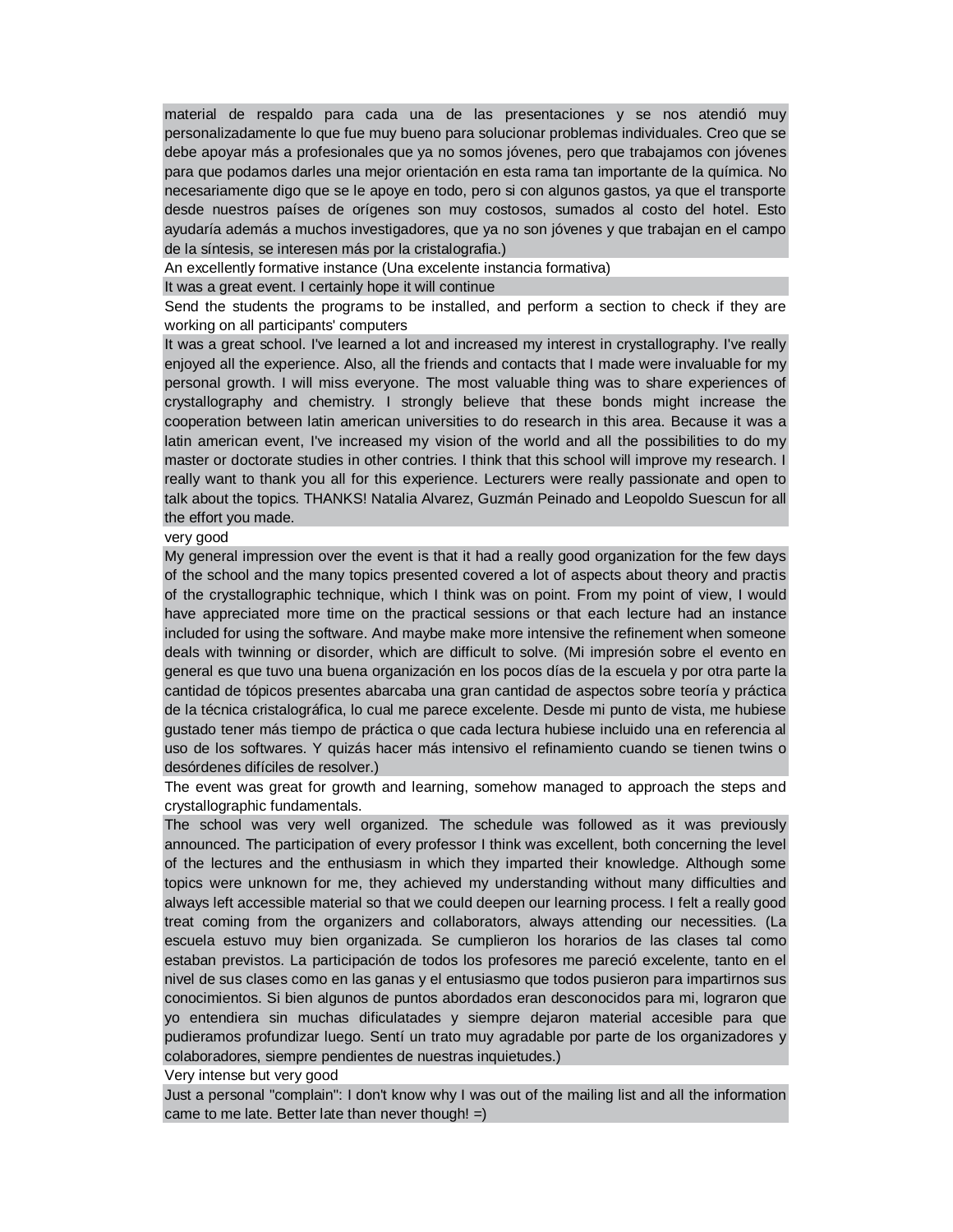For the moment, I have not any comments about it all is OK the organization was very eficient in all aspects

The event met the expectations. (El evento satisfizo las espectativas.)

I liked the school and it seems very useful to acquire knowledge about crystallography. Maybe you would prefer that it be dictated with a lower daily workload

It was great! very productive and rewarding to have gone to LACA

Agradecida totalmente por la hospitalidad, tanto en las horas de la escuela como las actividades extra, agradecida también de la compresión y atención en algunos cuidados en mi caso por el embrazo (ya sabrán quien soy), el curso muy bueno tanto en los contenidos, como los organizadores como los profesores del programa, lejos Natalia, Guzmán y Leopoldo los mejores anfitriones, gracias por soportarnos, apoyarnos, acompañarnos, ser directos y claros siempre, se veían apocados los malos ratos y por menores que se pasan personalmente. Agradecer solamente sus tiempos y dedicación, gracias a personas como ustedes uno aprecia los detalles bellos como el compañerismo y que no importan los idiomas, las banderas, las nacionalidades cuando se trata de cristalografía, ya sea aprender con Beto y los comandos diabólicos 666, con Florencia y critalizar en gel :O, con Leopoldo saber que está la matemática detrás en todo con matrices, con Anthony sus introducciones y las animaciones por WhatsApp (por parte los alumnos), Silvina con sus polvos y que jugaba con sus gafas, Bruce y el programa de bruker bello para aprendices, Javier con sus fundamentos, el cif y las mil plataformas y finalizar lejos con la música de Miguel. Todos siempre dispuestos a ayudar en la mínima consulta que fuera, sólo agradecer y todo lo que haya salido de sus manos o haya salido mal, jamás se notó, simplemente gracias totales, los esperamos en Valparaíso - Chile, para ir y devolver la mano de las salidas y hospitalidad de Uruguay.

In General very well, the food coffee and above all the financial support they could provide to students, that is important to be able to attend and take advantage of the knowledge in this important methodology. I appreciate the scholarship provided. I just think that you could cover less and deepen more, since the critical mass of information is high in relation to time and it would be more profitable to deepen more on topics that you consider most important for people who are new to the field of crystallography.

This event was very useful for me and my professional formation. The speakers were experienced people that shared us their work area and they teached us very important concepts about single crystal crystallography. Meet the equipment and make our own refinement was a good experience, because this allowed us clear out some doubts about the data processing.

# 28- Please, comment on any aspect you want and use this space to thank the IUCr or the CCDC if you were beneficiary of a Travel Support Grant.

(text in parenthesis is the original answer if it was not in english)

Quiero agradecer por el apoyo que se me otorgó para la estancia y los gastos locales, los cuales fueron de mucha ayuda y un factor definitivo para que pudiera asistir a la escuela. Sin duda el beneficio otorgado por la IUCr fue determinante para mi participación en la escuela,

ya que sin este beneficio no hubiese podido asistir.

-

Eu gostaria fortemente de agradecer o suporte da IUCr, e também de hospedagem do evento, pois sem isso provavelmente não seria possível minha participação no evento.

IUCr has been very supportive for me, as they have funded my assistance to numerous events in different ways. I am very thankful for their role in my crystallographic and scientific formation, and I am devoted to giving back to the crystallographic community in the future.

El futuro de nuestro sociedad en mi opinión estará marcado por el interés que las organizaciones le otorguen a la investigación científica, y éstas escuelas son una de las